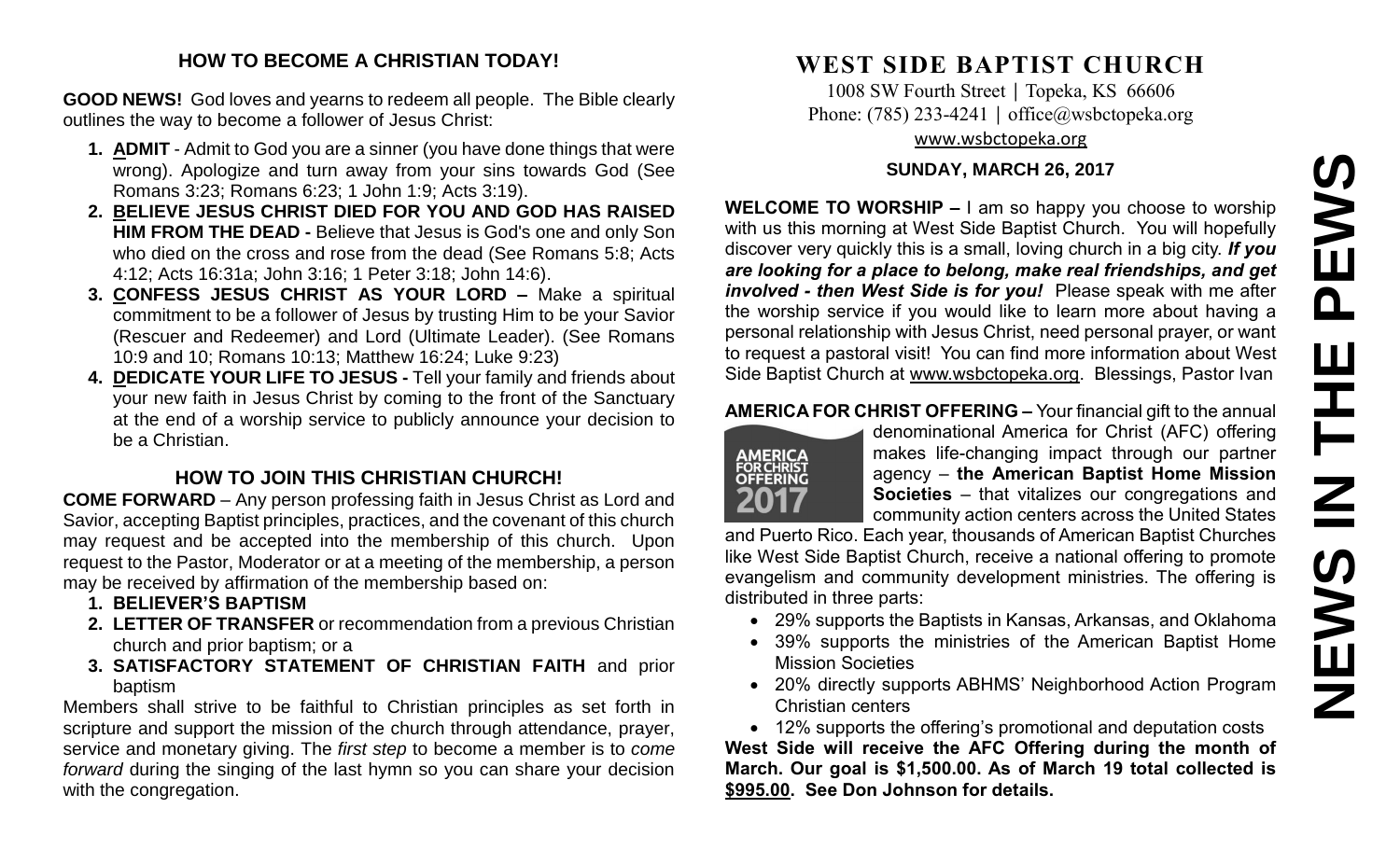**BIBLE STUDIES –** Join a small group Bible study at West Side Baptist Church to learn God's word and be transformed by the Spirit:

- Sundays at 9:15 am: "Biblical Archeology" with Doug Mauck (HH)
- Sundays at 9:15 am: "Explore the Bible" with Don Johnson  $(2^{nd} FL)$
- Sundays at 4:00 pm: "The Book of Isaiah" with Pastor Ivan (HH)
- Wednesdays at 10:30 am: "Ephesians" with Pastor Ivan (HH)

• Wednesdays at 6:00pm: "The Twelve Disciples" with Jim Goodnow Bible studies are free and open to the public. A free Bible available to participants.

**EASTER LILY –** Order a lily or spring flowers to help decorate the Sanctuary for Easter Sunday. Prices vary. **Deadline: TODAY.** See Lynda in the Church Office or place your order using the bulletin insert.

**EASTER SERVICES –** Everyone is invited to participate in our **ecumenical (nondenominational) worship services sponsored by Central Congregational, Potwin Presbyterian, West Side Baptist, and Westside Christian Church during Holy Week:**

• **MAUNDY THURSDAY, APRIL 13** – an "Agape Feast" at Potwin Presbyterian Church at 6:30 am OR the Traditional Worship Service at Westside Christian Church at 7:00 pm. Please let our office know if you plan to attend this service. Please



- **GOOD FRIDAY, APRIL 14 –** A joint service at West Side Christian Church at 7:00 pm. We will have a united choir. See Janet Nyfeler for the music.
- **EASTER SUNRISE –** A Communion Service at Ward Meade/Old Prairie Town at 7:00 am sponsored by West Side Baptist Church.
- **EASTER BREAKFAST – West Side Baptist Church at 8:00 am**

Please let the Church Office know if you plan to attend any of these events.

**Pastor Ivan will be on vacation from Monday, March 20 thru Sunday, March 26.**

# **WEEKLY CALENDAR**

## **SUNDAY, MARCH 26**

9:15 am Sunday School 10:30 am Worship (S) No Bible Study – Book of Isaiah (HH)

## **MONDAY, MARCH 27**

 **TUESDAY, MARCH 28**

### **WEDNESDAY, MARCH 29**

**THURSDAY, MARCH 30** 

 1:00 – 3:00 pm Baby Closet 6:30 pm NIA Meeting

# **FRIDAY, MARCH 31**

### **SATURDAY, April 1**

## **SUNDAY, April 2**

10:30 am Worship

9:00 – 11:00 am Baby Closet Ministry

6:00 pm Capital City Men's Chorus (FH)

7:15 pm Outreach Meeting

 10:30 am Bible Study (HH) 4:00 – 5:30 pm Free Fruits & Vegetables (FH) 5:00 – 7:00 pm Baby Closet Ministry 5:30 pm Wednesday Night Supper (FH) 6:00 pm WWW Kids Bible Club 6:00 pm Adult Bible Study (HH) 7:00 pm Choir Practice (S)

4:00 pm Bethel Neighborhood Dinner

10:30 am Final Financial Peace Class 11:30 am Worship Team Practice (S)

 9:15 am Sunday School 4:00 pm Bible Study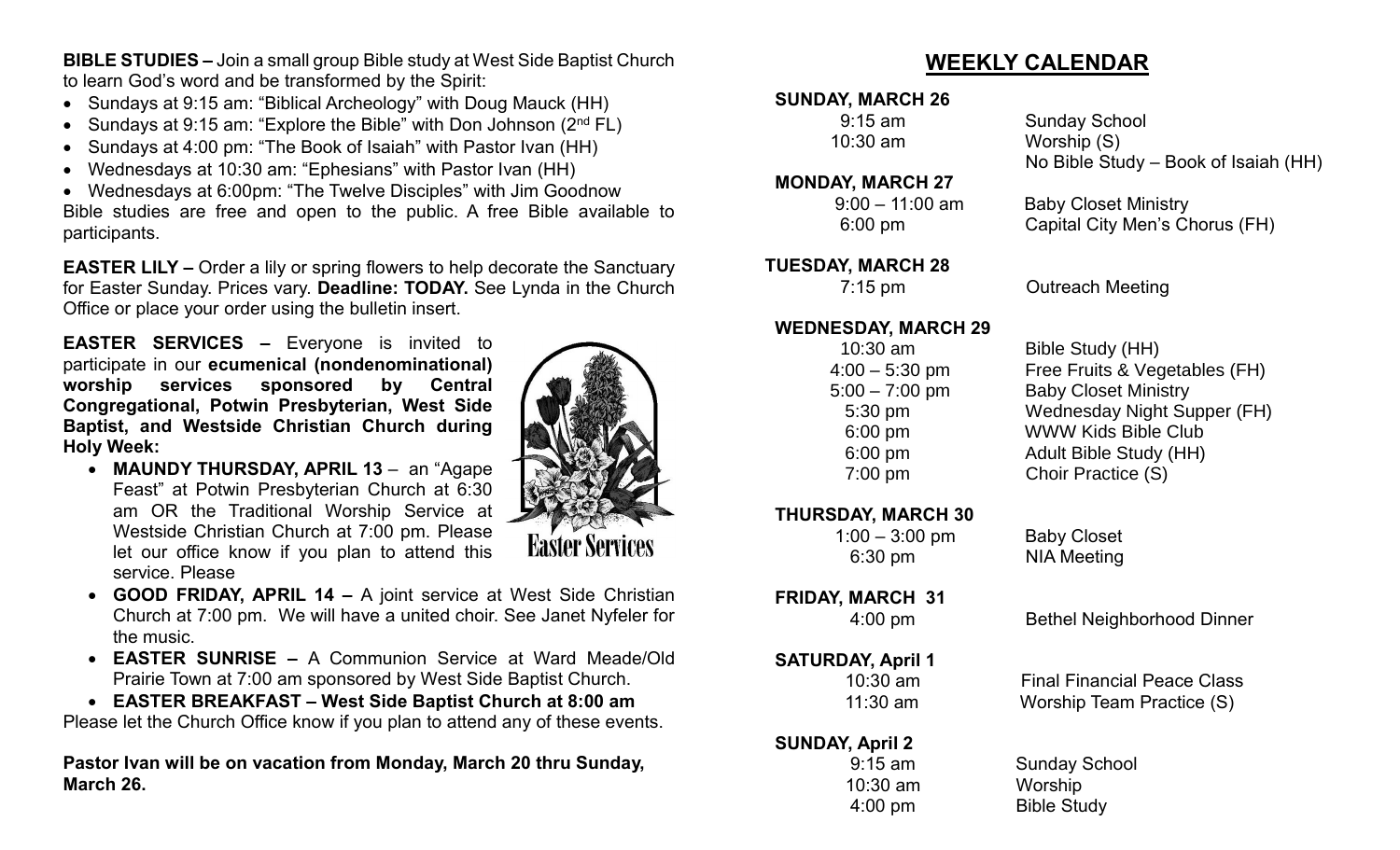## **IN OUR THOUGHTS AND PRAYERS**

Mark Arnold (Alice and Clarence Payne's brother-in-law) \*Jane Baker – Healing for health concerns Albert Carpenter – Healing for health issues (Harry and Pat's son) Bradley Carpenter – Healing for liver (Harry and Pat's grandson) Esther Carrier – Healing for health concerns \*June Cunningham – Healing for health concerns Zaylee Fortson – Healing for leukemia (age 8) in Superior, Montana. Grace Hart – Healing for health concerns (Janet Nyfeler's mother) Jack & Amanda Hilbert – Pregnancy (Almira's Granddaughter) \*Russ Hunter – Healing for health issues (Fran's husband) \*Alice Kieffer – Healing for health concerns Karen Kirby – Healing for health concerns \*Reginald Kirby – Healing for health concerns \*Etta Landis – Healing for health concerns \*Madeleine Martinson – Healing for health concerns \*Mae Martin – Healing for health concerns Josiah Matlock – Healing for leukemia (Candace Calloway's daughter) Nancy May – Healing for health concerns Sonny Payne – Healing for health concerns (Clarence Payne's brother) \*Juanita Plankinton – Healing for health concerns Becky Poe – Healing for health issues Roxie and Don Puckett – Healing health concerns (Molly Morris' sister/b-i-l) Elaine Randle – Healing for health concerns (Marianne Spano's sister) Lynn Reeves – Healing for health concerns Jill Roesler – Healing for health concerns Marty Rosa – Healing for health concerns \*Jeff Runyan – Healing for health concerns Linda Smith – Healing for health concerns (Music AMERICAN Dir. at Central Cong.) WOMEN \*Hazel Smith-Tindall – Healing for health concerns \*Paul Snickles – Healing for health concerns Marianne Spano – Healing for health concerns

Adriana White – Healing for personal issues

Lola Zab – healing for health concerns (Marianne Spano's sister)

*\*Homebound*

## **MISSION TRIP TO MURROW INDIAN CHILDREN'S HOME –** The Ministry



of Missions would like to plan a work trip to Murrow Indian Children's Home in Muskogee, Oklahoma, on **Monday, June 5 thru Thursday, June 8,** so we need to know who will be interested in going. If you are interested, please sign up on the sheet on the bulletin board. The mission trip will include time to make friends as you complete assigned physical work projects – see Mission bulletin board for a list

of possible projects. See Don Johnson for details or to volunteer.

**RIDE TO CHURCH** - If you need transportation to / from a worship service or another church-related activity, please call the Church Office at (785) 233- 4241 during office hours (Tuesday thru Friday, 8:00 a.m. to 4:30 p.m.) Volunteers are needed to ride along with our driver to pick-up / drop off children on Wednesdays and Sundays. Contact Mark Calloway if you would like to volunteer.

**SENIOR ADULT RETREAT** — Join the ABCCR **Senior Adult Retreat on Wednesday, April 26 and Thursday, April 27 at Cross Wind Conference Center**, Hesston, Kansas. The theme: "Reflections" 2 Corinthians 3:18. *Registration deadline is Monday, April 3, 2017*. Cost: \$10



per person, late fee assessed if postmarked after April 3. Cancellation Policy: A full refund will be given if cancelled by Thursday, April 6, 2017 After April 6, a \$25 fee per individual will be non-refundable. You can find a registration form in the Office.

**WOMEN'S MINISTRY (ABW) -** Travel with American Baptist Women's Ministries and American Baptist Women in Ministry (ABWIM) to the **Republic of Georgia on October 31 to November 11, 2017**, for a unique intercultural/interfaith spiritual pilgrimage. The Spiritual Pilgrimage will include up to 14 Baptist and Muslim women from the U.S. The purpose of the pilgrimage is to break barriers and build bridges between Christians and Muslims, multiple generations, Georgians and Americans, and lay and ordained women. In the Republic of Georgia, women will experience homestays with Muslim families, advocacy for gender justice and religious rights, the stunning geography of Georgia's mountains and vineyards, and more! **Registration is now open until June 15, 2017.**